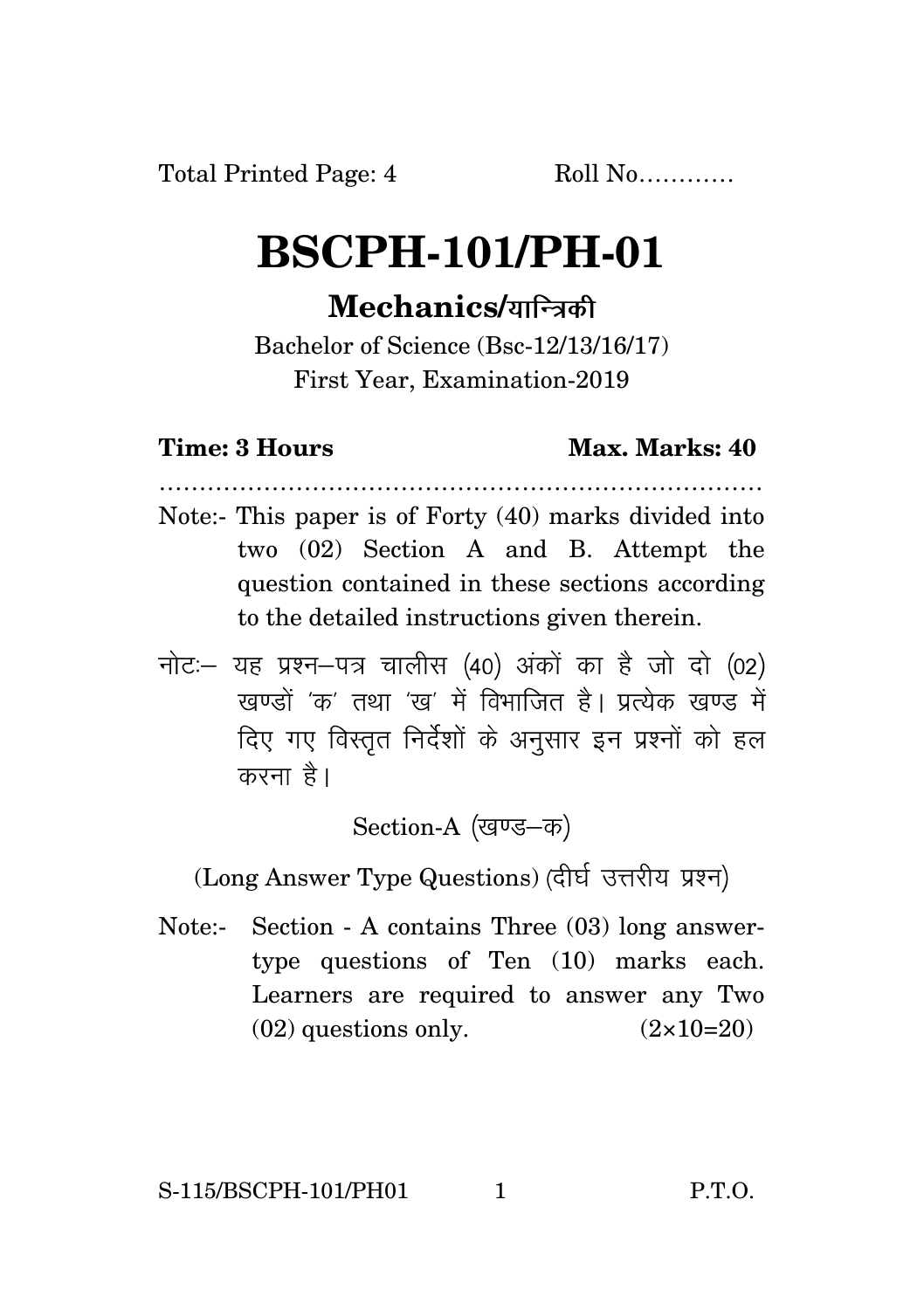- नोट:- खण्ड 'क' में तीन (03) दीर्घ उत्तरीय प्रश्न दिये गये हैं। प्रत्येक प्रश्न के लिए दस (10) अंक निर्धारित हैं। शिक्षार्थियों को इनमें से केवल दो (02) प्रश्नों के उत्तर देने हैं।
- 1. State and prove Green's theorem. ग्रीन प्रमेय को लिखिए एवं सिद्ध कीजिए।
- 2. Derive gravitational potential and field due to a thin spherical shell. Discuss their graphical representation.

एक पतले गोलीय कोश के द्वारा गुरूत्वीय विभव एवं गुरूत्वीय क्षेत्र की तीव्रता के लिए व्यंजक निकालिए। इनको आलेख के द्वारा निरूपण कीजिए।

3. What is the law of conservation of angular momentum? Show that the rate of change of angular momentum is equal to the torque.

> कोणीय संवेग संरक्षण का नियम बताइये। सिद्ध कीजिए कि कोणीय संवेग के परिवर्तन की दर वल आघूर्ण के बराबर होती है।

> > Section-B (खण्ड-ख)

(Short Answer Type Questions) (लघु उत्तरीय प्रश्न)

Note:- Section-B contains six (06) short answer type questions of five (05) marks each. Learners are required to answer any four (04) questions only.  $(5 \times 4=20)$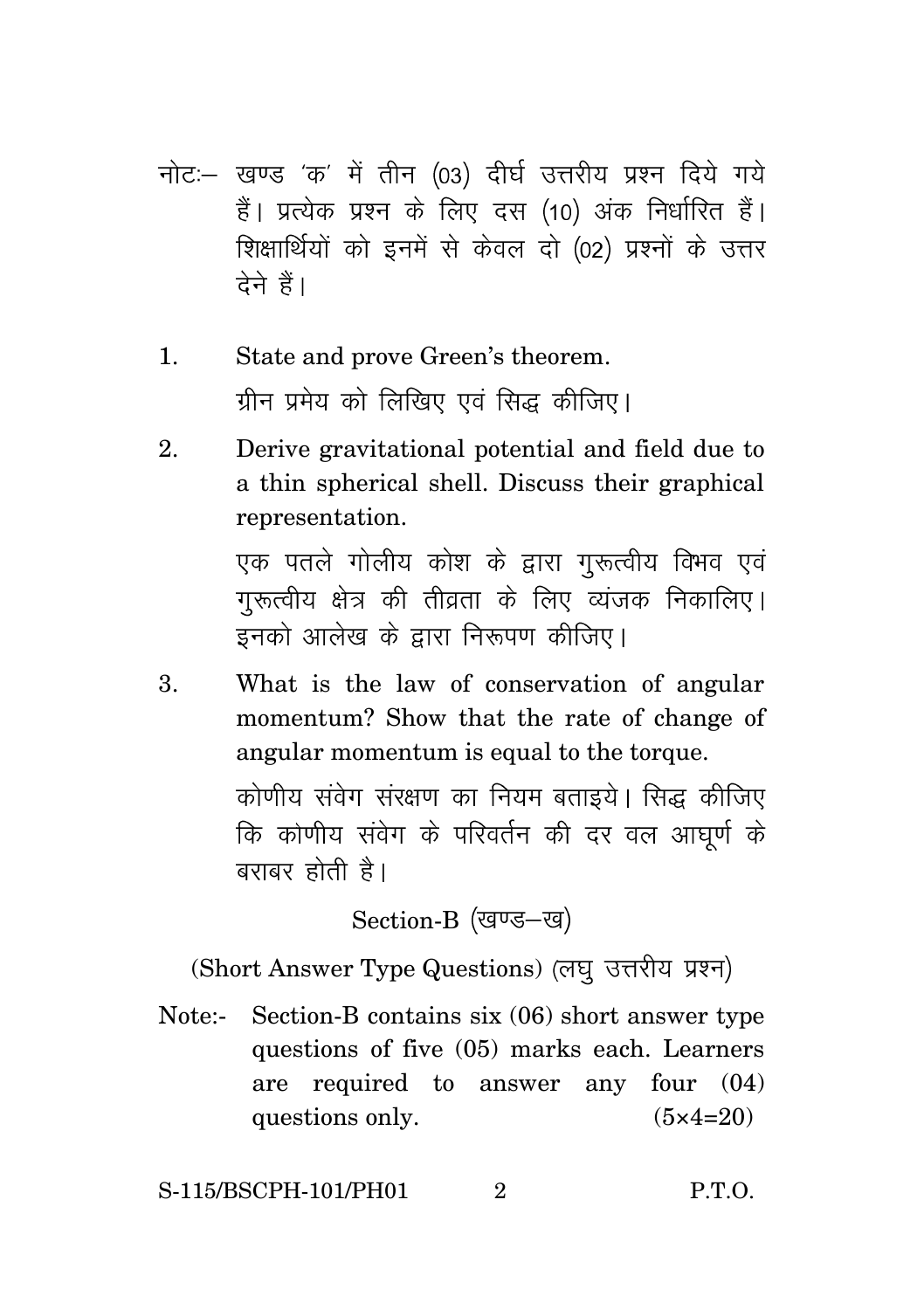- नोट :- खण्ड 'ख' में छः (06) लघु उत्तरीय प्रश्न दिये गये हैं। प्रत्येक प्रश्न के लिए पाँच (05) अंक निर्धारित हैं। शिक्षार्थियों को इनमें से केवल चार (04) प्रश्नों के उत्तर टने हैं।
- 1. Derive expression for the moment of inertia of a circular disc about an axis through its centre and perpendicular to its plane.

एक गोलीय चकती का उसके केन्द्र से होकर जाने वाले अक्ष के परितः तथा इसके समतल (प्लेन) के लम्बवत जड़त्व आघूर्ण के लिए व्यंजक निष्पादित कीजिए।

- 2. If any scalar quantity is given by  $S = x^2y + 3y^2Z^2 - 2x^2Z^3$  find  $\nabla^2S$  at point  $(1, 2, -1)$ . यदि कोई अदिश राशि  $S = x^2v + 3v^2Z^2 - 2x^2Z^3$  हो तो ए<sup>2</sup>S का मान बिन्दु (1, 2, -1) पर ज्ञात कीजिए।
- 3. Explain stress, strain and Hooke's law. प्रतिबल, विकृति एवं हुक का नियम समझाइये।
- 4. What is a central force? State Kepler's laws of planetary motion.